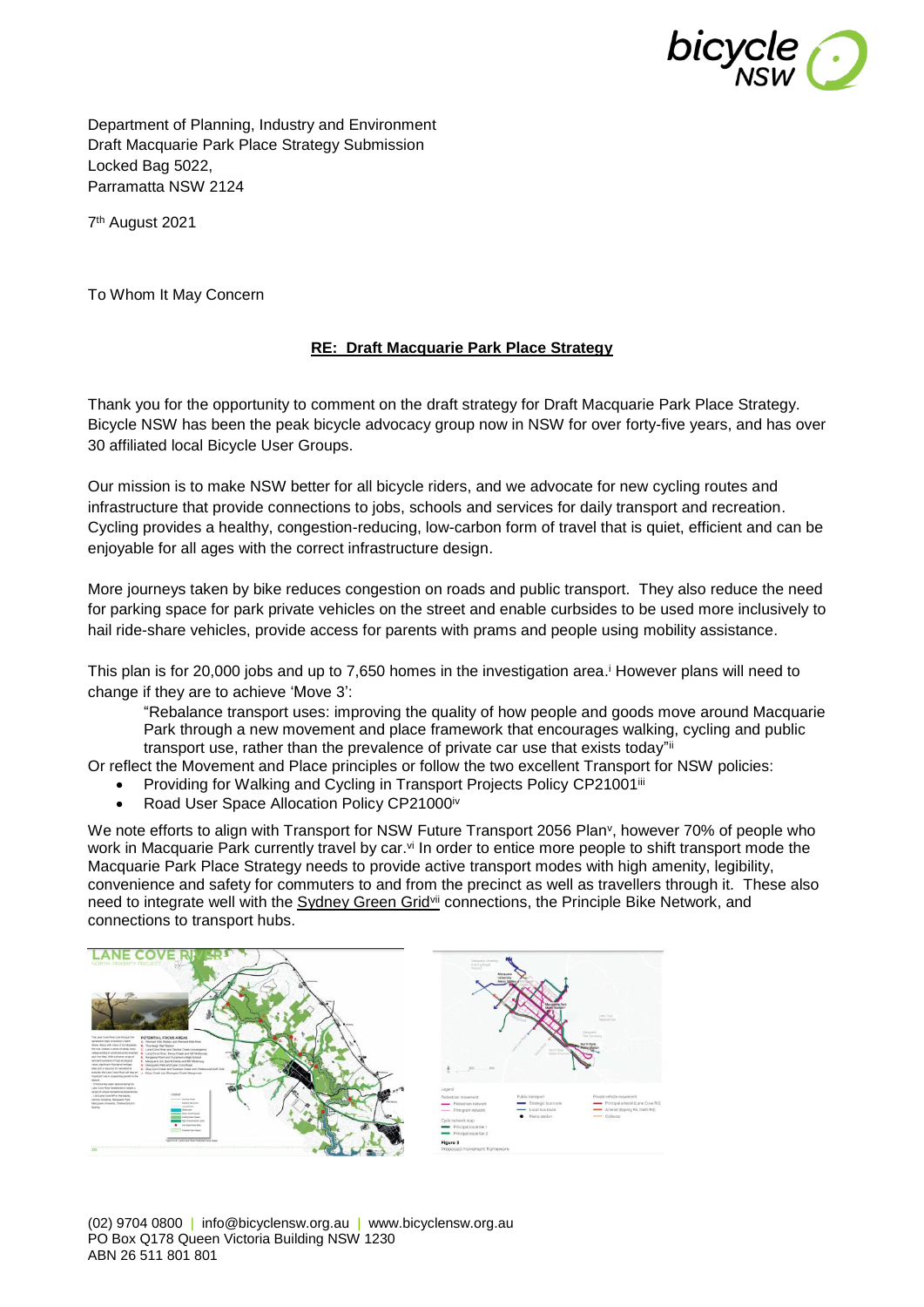## **Issues and recommendations:**

The 'woven ways' cited within the plan may allow active transport use, but the planned volumes of people for this prescient would mean that shared paths are not suitable infrastructure for areas with high pedestrian and cycling activity and will not lead to an acceptable level of amenity and safety for either walkers, riders, parents with prams and people dependent on mobility assistance devices.

**Recommendation**: Provide separated infrastructure for walking and cycling that is well connected from the outset

A number of elements of this plan reflect a 'disconnect' with current circumstances. This is evident from the image of mono-wheel and helmetless bicycle riders on page 40,<sup>viii</sup> to the planned funding allocation to complete works contained in the Macquarie Park: Strategic Infrastructure and Service Assessment<sup>ix</sup> that depends on the \$6.5 billion required to complete the works till 2036 coming from Special Infrastructure Funding Contributions and that Local Governments would also receive developer contributions. In reality mono-wheels are prohibited from use in the road related environment, bicycle riders are fined for failing to wear helmets, and proposed reforms would mean that developers could defer payment of infrastructure contributions until after construction and that payments to Councils could be reduced or uncertain.<sup>x</sup>

**Recommendation**: This plan needs revision to reflect the actual legal, regulatory and fiscal environment.

**Recommendation**: Specific funding and timeframes need to be set for the delivery of bike infrastructure rather than aspirational statements

The requirement on State projects to consult on active transport plans falls a year after project commencement. Regrettably this is too late. In the course of our meetings with Transport for NSW staff Bicycle NSW has been advised that once a contract has been signed it is 'too late' to change it. This makes consultation a year post-commencement on active transport virtually meaningless. It also makes the job of keeping riders safe during the construction process virtually impossible on large projects where we have found many contractors refuse to accommodate the needs of bike riders. Newcastle Light Rail, Sydney Light Rail, Parramatta Light Rail and Westconnex all demonstrate that failure to get the plans right up front could condemn local people to decades of disruption and safety issues, provoke mode shift away from active transport and necessitate costly corrective works.

**Recommendation**: Develop the active transport plans up from, consult early and make their provision a condition of planning consent.

**Recommendation**: Commit to active transport infrastructure delivery as early as possible in the project in order to encourage mode-shift when people move to the precinct, and to keep riders and walkers safely separated from construction vehicles

There are opportunities at Macquarie Park to take a positive step-change in the way major State Government projects are delivered in NSW that will save money, lives and accelerate the delivery of the government's carbon emissions, health and congestion reduction goals. Bicycle NSW hopes that these recommendations will be taken up in order to realise this potential for positive change. Yours faithfully,

## *Bastien Wallace –* BA LLB

General Manager of Public Affairs Bicycle NSW